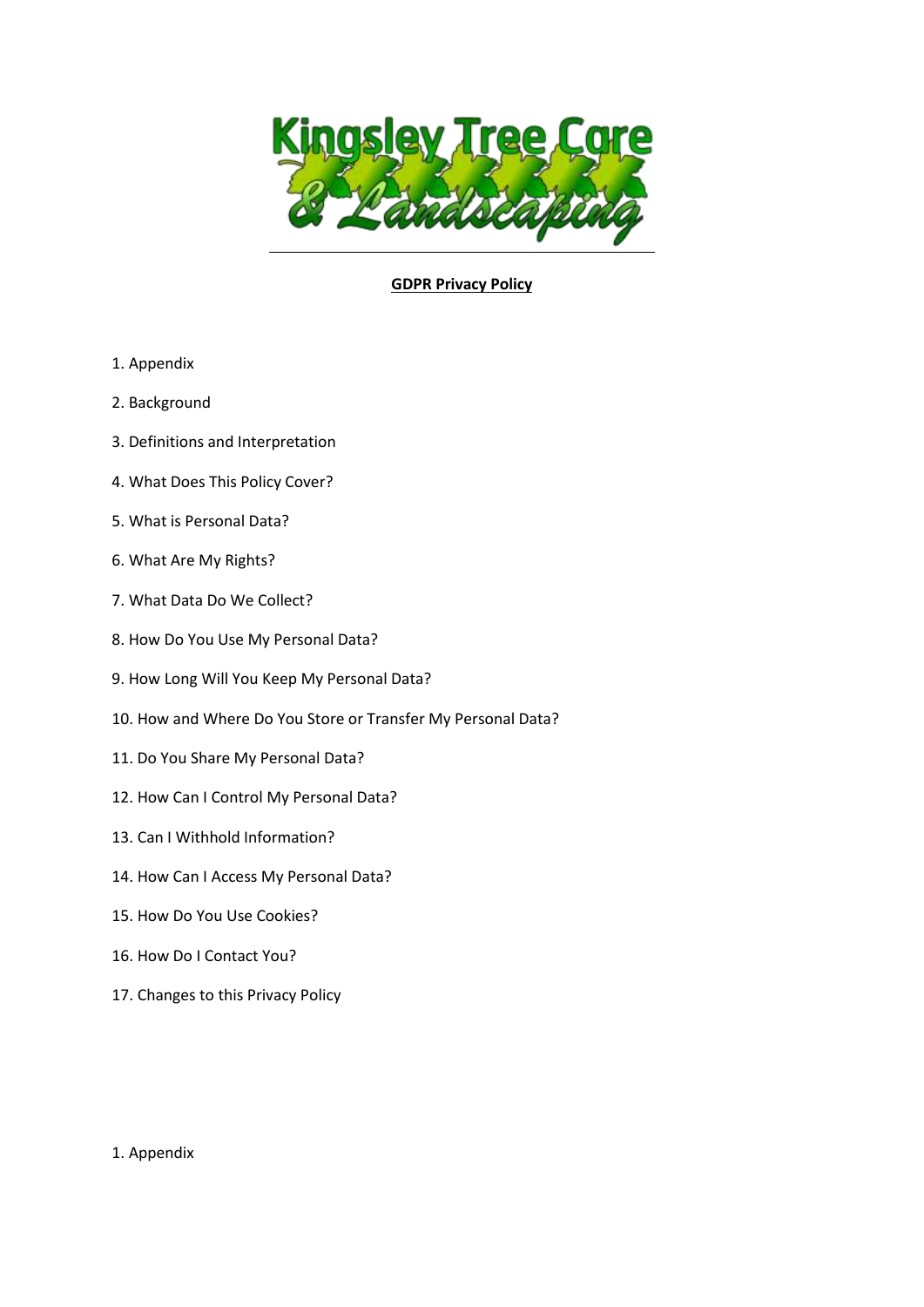Business Name:KINGSLEY TREE CARE & LANDSCAPING

Date of Publication: 04.05.19

Business Address: 4 Old Park Farm, Main Road, Kingsley, Bordon, Hampshire, GU35 9LU

Policy Creator: Mobidaze Limited

Website: www.kingsleytreecareandlandscaping.co.uk

Email Address: enquiry@kingsleytreecareandlandscaping.co.uk

Telephone Number: 01420 488798

### 2. Background

KINGSLEY TREE CARE & LANDSCAPING understands that your privacy is important to you and that you care about how your personal data is used. We respect and value the privacy of everyone who visits this website. We will only collect and use personal data in ways that are described here, and in a way that is consistent with our obligations and your rights under the law.

Please read this Privacy Policy carefully and ensure that you understand it. Your acceptance of this Privacy Policy is deemed to occur upon your first use of our website. If you do not accept and agree with this Privacy Policy, you must stop using our Website immediately.

3. Definitions and Interpretation

In this Policy the following terms shall have the following meanings:

"Account"

means an account required to access and/or use certain areas and features of the Website;

"Cookie"

means a small text file placed on your computer or device by the Website when you visit certain parts our Website and/or when you use certain features of our Website. Details of the Cookies used by our Website are set out in Part 14, below; and

"Cookie Law"

means the relevant parts of the Privacy and Electronic Communications (EC Directive) Regulations 2003;

### 4. What Does This Policy Cover?

This Privacy Policy applies only to your use of our Website. The website may contain links to other websites. Please note that we have no control over how your data is collected, stored, or used by other websites and we advise you to check the privacy policies of any such websites before providing any data to them.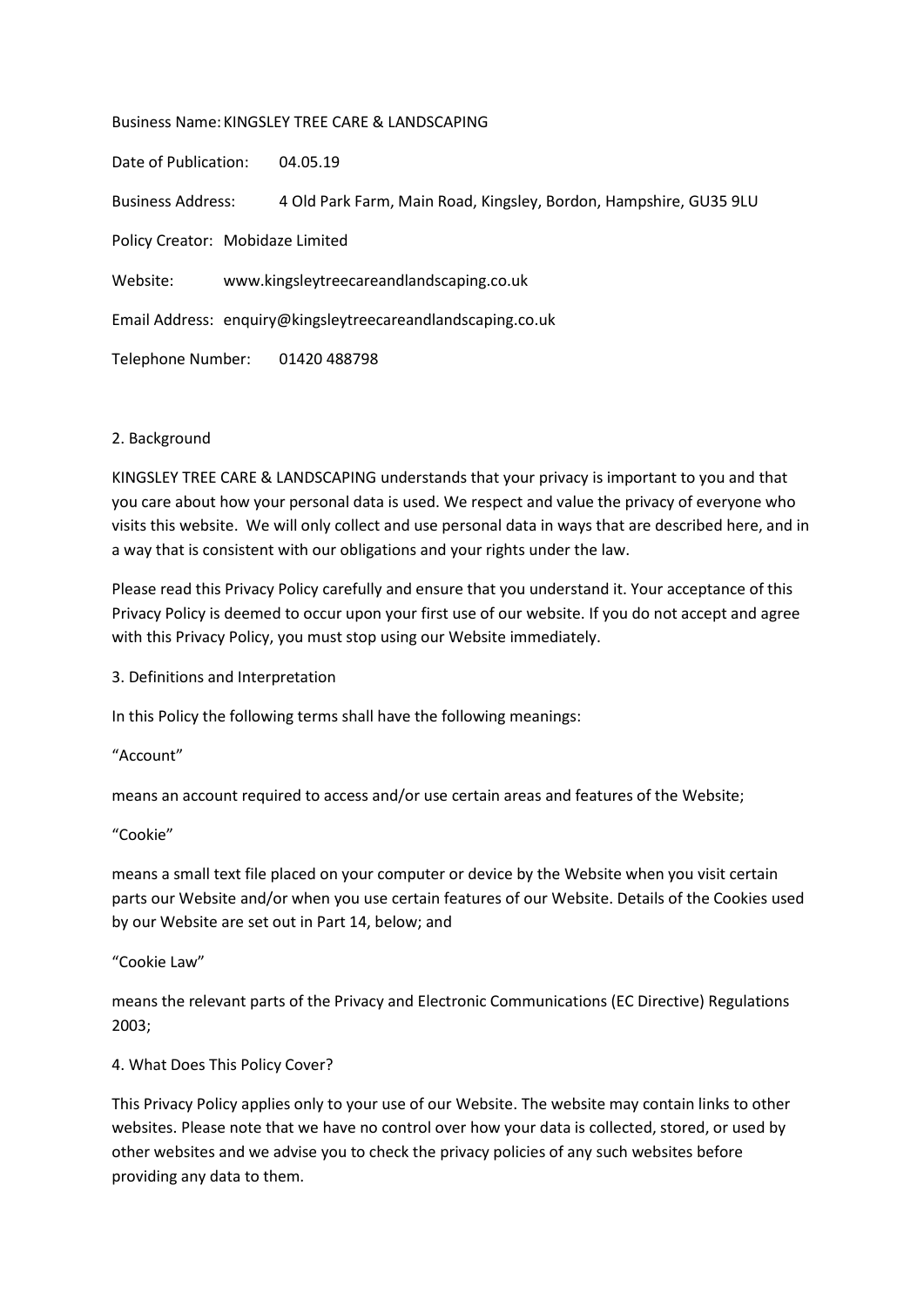### 5. What is Personal Data?

Personal data is defined by the General Data Protection Regulation (EU Regulation 2016/679) (the "GDPR") as 'any information relating to an identifiable person who can be directly or indirectly identified in particular by reference to an identifier'.

Personal data is, in simpler terms, any information about you that enables you to be identified. Personal data covers obvious information such as your name and contact details, but it also covers less obvious information such as identification numbers, electronic location data, and other online identifiers.

# 6. What Are My Rights?

Under the GDPR, you have the following rights, which we will always work to uphold:

The right to be informed about our collection and use of your personal data. This Privacy Policy should tell you everything you need to know, but you can always contact us to find out more or to ask any questions using the details in Part 15.

The right to access the personal data we hold about you. Part 13 will tell you how to do this.

The right to have your personal data rectified if any of your personal data held by us is inaccurate or incomplete. Please contact us using the details in Part 15 to find out more.

The right to be forgotten, i.e. the right to ask us to delete or otherwise dispose of any of your personal data that we have. Please contact us using the details in Part 15 to find out more.

The right to restrict (i.e. prevent) the processing of your personal data.

The right to object to us using your personal data for a particular purpose or purposes.

The right to data portability. This means that, if you have provided personal data to us directly, we use it with your consent or for the performance of a contract, and that data is processed using automated means, you can ask us for a copy of that personal data to re-use with another service or business in many cases.

Rights relating to automated decision-making and profiling. We do not use your personal data in this way.

For more information about our use of your personal data or exercising your rights as outlined above, please contact us using the details provided in Part 15.

Further information about your rights can also be obtained from the Information Commissioner's Office or your local Citizens Advice Bureau.

If you have any cause for complaint about our use of your personal data, you have the right to lodge a complaint with the Information Commissioner's Office.

7. What Data Do We Collect?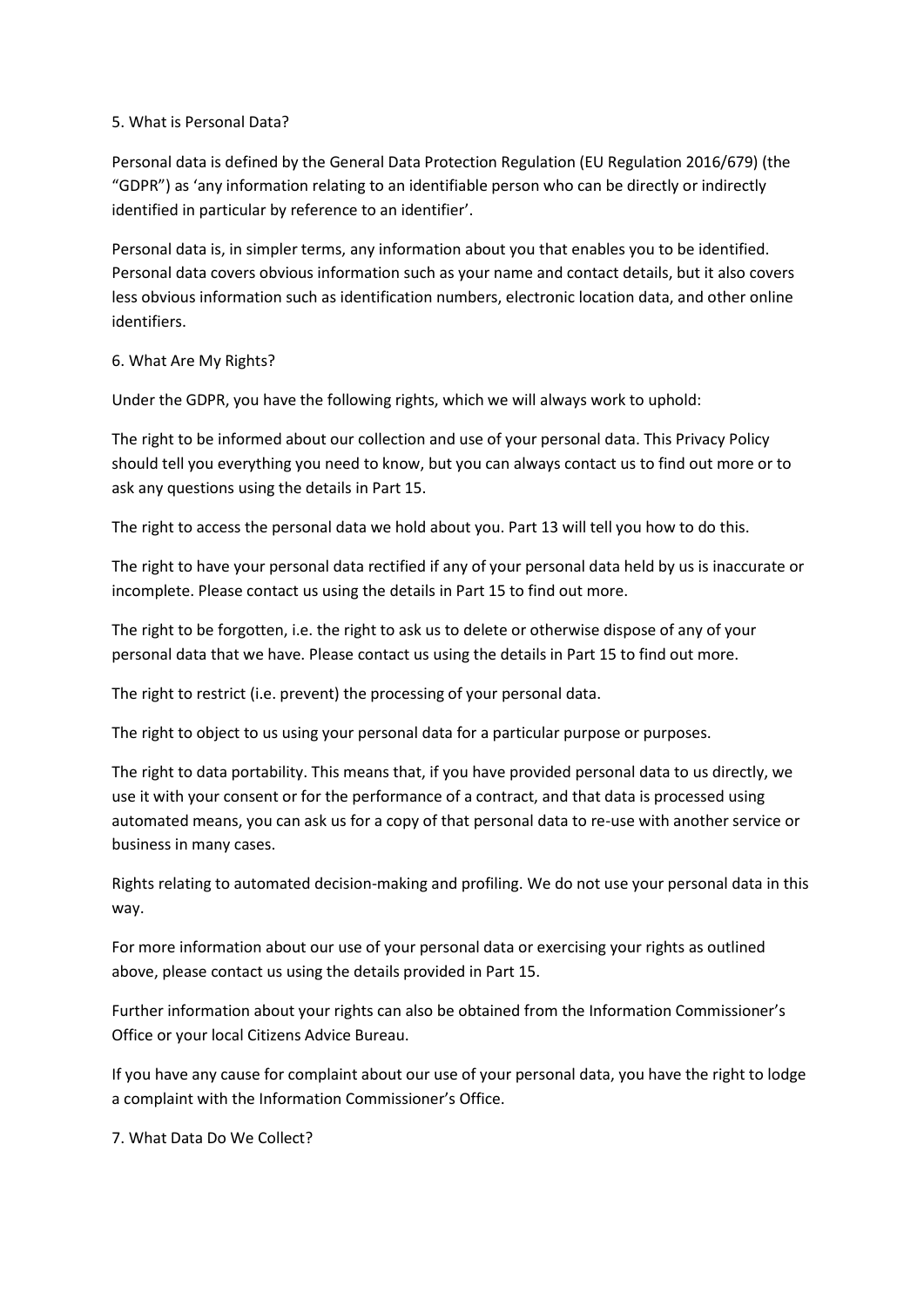Depending upon your use of our Website, we may collect some or all of the following personal and non-personal:

Name;

Date of birth;

Gender;

Address;

Email address;

Telephone number;

Business name;

Job title;

Profession;

Payment information;

Information about your preferences and interests;

IP address;

Image Uploads;

Web browser type and version;

Operating system;

8. How Do You Use My Personal Data?

Under the GDPR, we must always have a lawful basis for using personal data. This may be because the data is necessary for our performance of a contract with you, because you have consented to our use of your personal data, or because it is in our legitimate business interests to use it. Your personal data will be used for one of the following purposes:

Providing and managing your Account;

Providing and managing your access to our Website;

Personalising and tailoring your experience on our Website;

Supplying our services to you. Your personal details are required in order for us to enter into a contract with you.

Personalising and tailoring our services for you.

Communicating with you. This may include responding to emails or calls from you.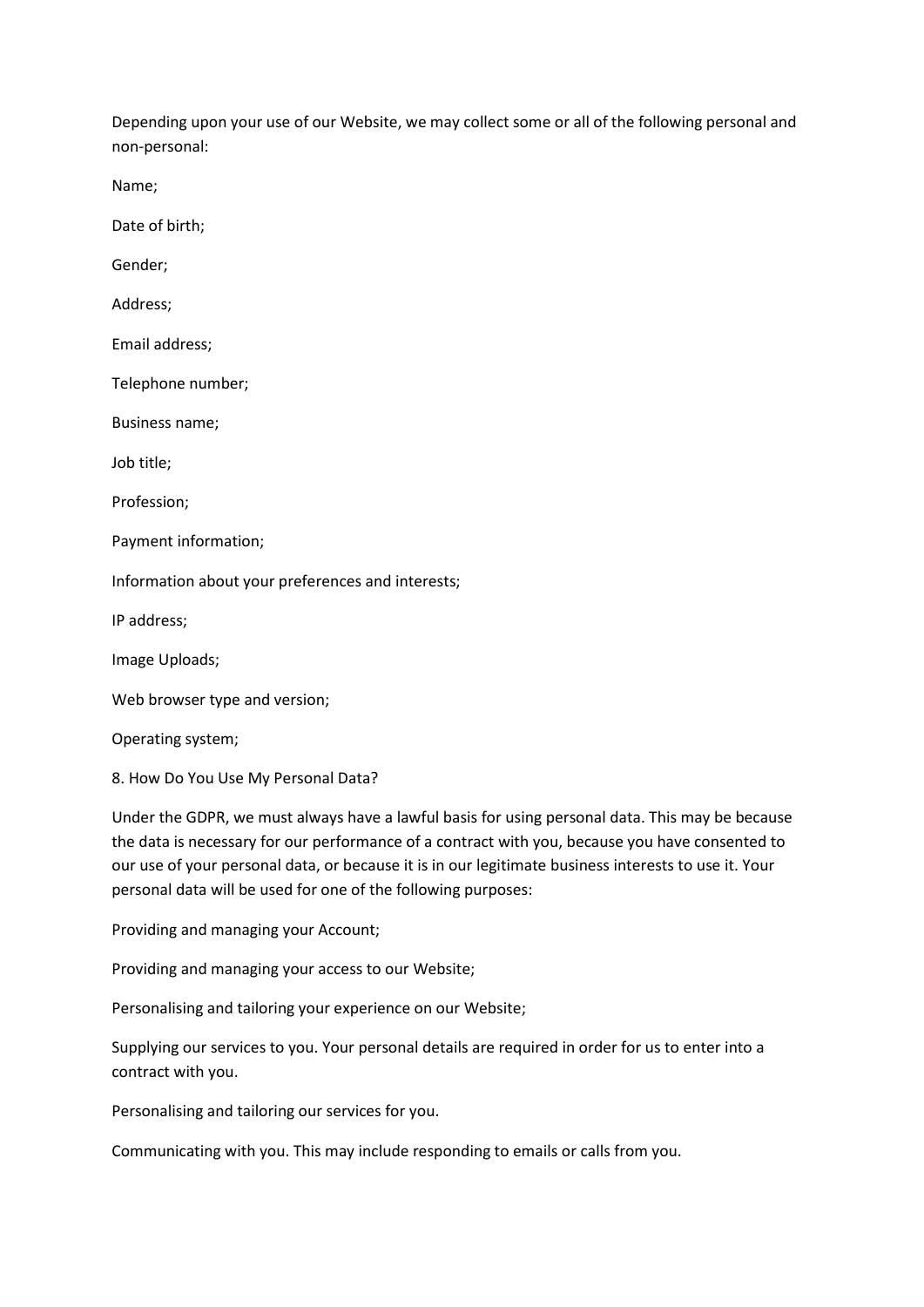Supplying you with information by email that you have opted-in to (you may unsubscribe or opt-out at any time by contacting us by enquiry@kingsleytreecareandlandscaping.co.uk, 01420 488798.)

Analysing your use of our Website and gathering feedback to enable us to continually improve our Website and your user experience.

With your permission and/or where permitted by law, we may also use your personal data for marketing purposes, which may include contacting you by email and/or telephone and/or text message and/or post with information, news, and offers on our products and/or services. You will not be sent any unlawful marketing or spam. We will always work to fully protect your rights and comply with our obligations under the GDPR and the Privacy and Electronic Communications (EC Directive) Regulations 2003, and you will always have the opportunity to opt-out.

Third Parties whose content appears on our Website may use third-party Cookies, as detailed below in Part 13. Please refer to Part 13 for more information on controlling cookies. Please note that we do not control the activities of such third parties, nor the data that they collect and use themselves, and we advise you to check the privacy policies of any such third parties.

If at any point you wish to query any action that we take on the basis of this or wish to request 'human intervention' (i.e. have someone review the action themselves, rather than relying only on the automated method), the GDPR gives you the right to do so. Please contact us to find out more using the details in Part 15.

## 9. How Long Will You Keep My Personal Data?

We will not keep your personal data for any longer than is necessary in light of the reason(s) for which it was first collected. Personal data may be stored for longer periods insofar as the personal data will be processed solely for archiving purposes in the public interest, scientific or historical research purposes or statistical purposes in accordance with Article 89(1) subject to implementation of the appropriate technical and organisational measures required by this Regulation in order to safeguard the rights and freedoms of the data subject ('storage limitation');

If you want to know how your personal data is stored, you can ask us for by contacting us via enquiry@kingsleytreecareandlandscaping.co.uk, 01420 488798.

10. How and Where Do You Store or Transfer My Personal Data?

We will only store or transfer your personal data within the European Economic Area (the "EEA"). The EEA consists of all EU member states, plus Norway, Iceland, and Liechtenstein. This means that your personal data will be fully protected under the GDPR or to equivalent standards by law.

Where we transfer your data to a third party based in the US, this may be protected if they are part of the EU-US Privacy Shield. This requires that third party to provide data protection to standards similar to those in Europe. More information is available from the European Commission.

Please contact us via enquiry@kingsleytreecareandlandscaping.co.uk, 01420 488798 for further information about the particular data protection mechanism used by us when transferring your personal data to a third country.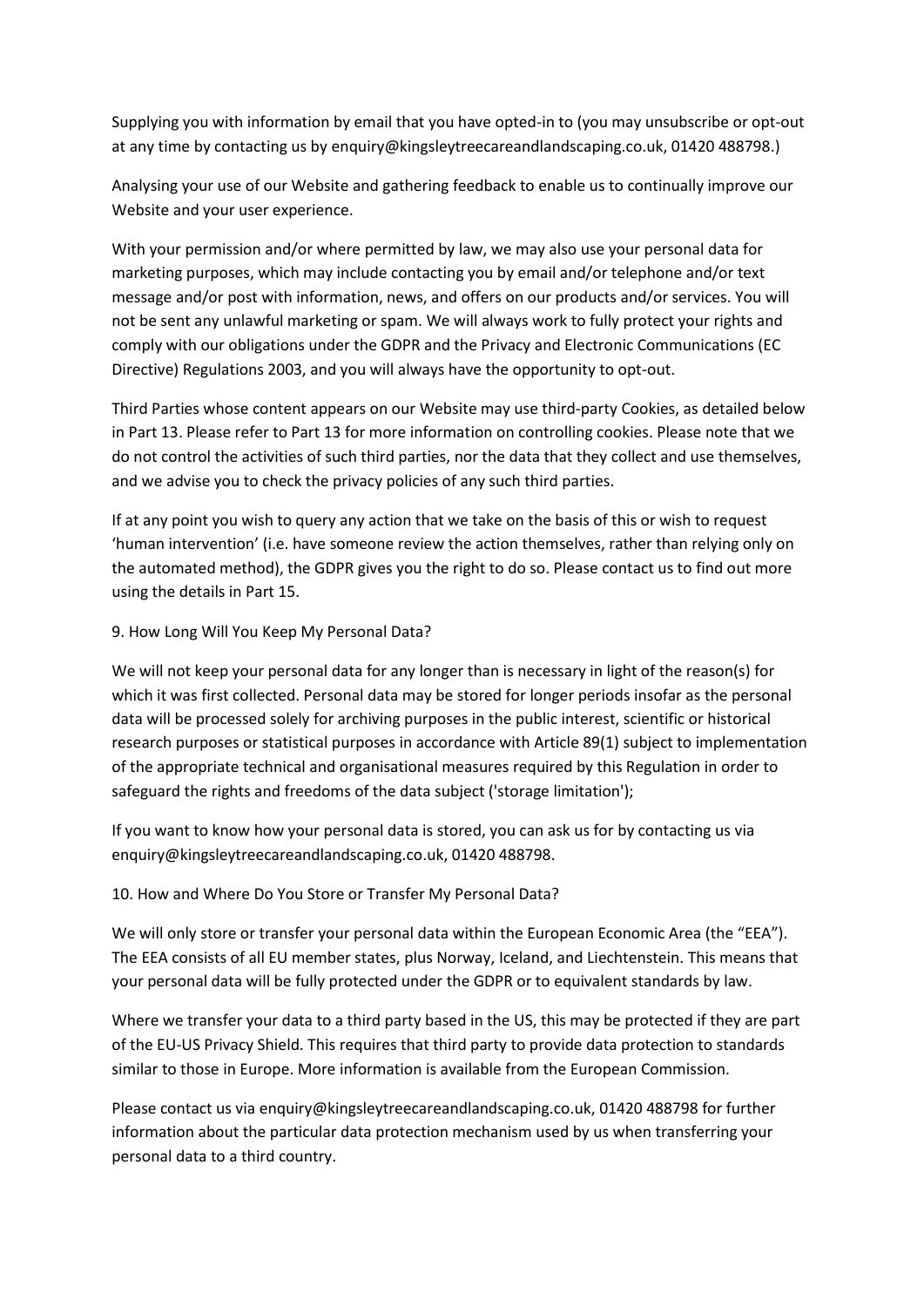The security of your personal data is essential to us and to protect your data, we take a number of important measures, including the following:

SSL certificate

Password secured database

Strong passwords to enhance website security

11. Do You Share My Personal Data?

We will not share any of your personal data with any third parties for any purposes, subject to one important exception.

In some limited circumstances, we may be legally required to share certain personal data, which might include yours, if we are involved in legal proceedings or complying with legal obligations, a court order, or the instructions of a government authority.

We may sometimes contract with the following third parties to supply certain services. These may include payment processing, delivery, and marketing. In some cases, those third parties may require access to some or all of your personal data that we hold.

If any of your personal data is required by a third party, as described above, we will take steps to ensure that your personal data is handled safely, securely, and in accordance with your rights, our obligations, and the third party's obligations under the law.

If any personal data is transferred outside of the EEA, we will take suitable steps in order to ensure that your personal data is treated just as safely and securely as it would be within the UK and under the GDPR.

In some limited circumstances, we may be legally required to share certain personal data, which might include yours, if we are involved in legal proceedings or complying with legal obligations, a court order, or the instructions of a government authority.

### 12. How Can I Control My Personal Data?

In addition to your rights under the GDPR, set out in Part 5, when you submit personal data via our Website, you may be given options to restrict our use of your personal data. In particular, We aim to give you strong controls on our use of your data for direct marketing purposes (including the ability to opt-out of receiving emails from us which you may do by unsubscribing via enquiry@kingsleytreecareandlandscaping.co.uk, 01420 488798

You may also wish to sign up to one or more of the preference services operating in the UK: The Telephone Preference Service ("the TPS"), the Corporate Telephone Preference Service ("the CTPS"), and the Mailing Preference Service ("the MPS"). These may help to prevent you receiving unsolicited marketing. Please note, however, that these services will not prevent you from receiving marketing communications that you have consented to receiving.

13.Can I Withhold Information?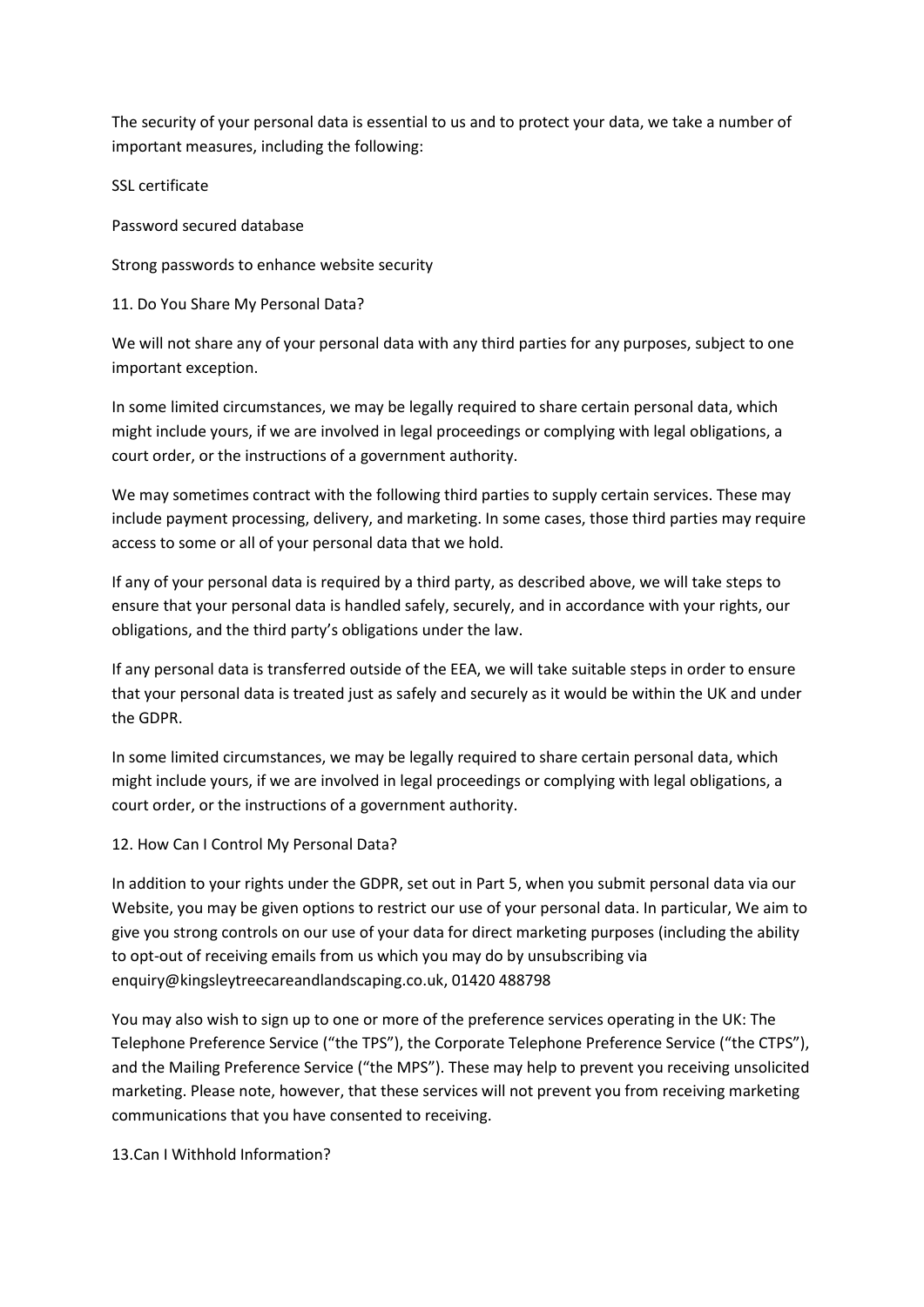You may access certain areas of our Website without providing any personal data at all. However, to use all features and functions available on our Website you may be required to submit or allow for the collection of certain data.

You may restrict our use of Cookies. For more information, see Part 13 and view our cookie policy displayed on our website.

14.How Can I Access My Personal Data?

If you want to know what personal data we have about you, you can ask us for details of that personal data and for a copy of it via enquiry@kingsleytreecareandlandscaping.co.uk, 01420 488798.

## 15.How Do You Use Cookies?

Our Website may place and access certain first-party Cookies on your computer or device. First-party Cookies are those placed directly by us and are used only by us. We use Cookies to facilitate and improve your experience of our Website and to provide and improve our products and/or services. We have carefully chosen these Cookies and have taken steps to ensure that your privacy and personal data is protected and respected at all times.

By using our Website, you may also receive certain third-party Cookies on your computer or device. Third-party Cookies are those placed by websites, services, and/or parties other than us.

All Cookies used by and on our Website are used in accordance with current Cookie Law.

Before Cookies are placed on your computer or device, you will be shown a prompt "By continuing to use the website, you agree to the use of cookies. More information" requesting your consent to set those Cookies. By giving your consent to the placing of Cookies you are enabling us to provide the best possible experience and service to you. You may, if you wish, deny consent to the placing of Cookies; however certain features of our Website may not function fully or as intended. You will be given the opportunity to allow only first-party Cookies and block third-party Cookies.

Certain features of our Website depend on Cookies to function. Cookie Law deems these Cookies to be "strictly necessary". These Cookies are shown in the table below. Your consent will not be sought to place these Cookies, but it is still important that you are aware of them. You may still block these Cookies by changing your internet browser's settings as detailed below, but please be aware that our Website may not work properly if you do so. We have taken great care to ensure that your privacy is not at risk by allowing them.

Website analytics refers to a set of tools used to collect and analyse anonymous usage information, enabling us to better understand how our Website is used. This, in turn, enables us to improve our Website and the services offered through it.

The analytics service(s) used by our Website use(s) Cookies to gather the required information. You do not have to allow us to use these Cookies, however whilst our use of them does not pose any risk to your privacy or your safe use of our Website, it does enable us to continually improve our Website, making it a better and more useful experience for you.